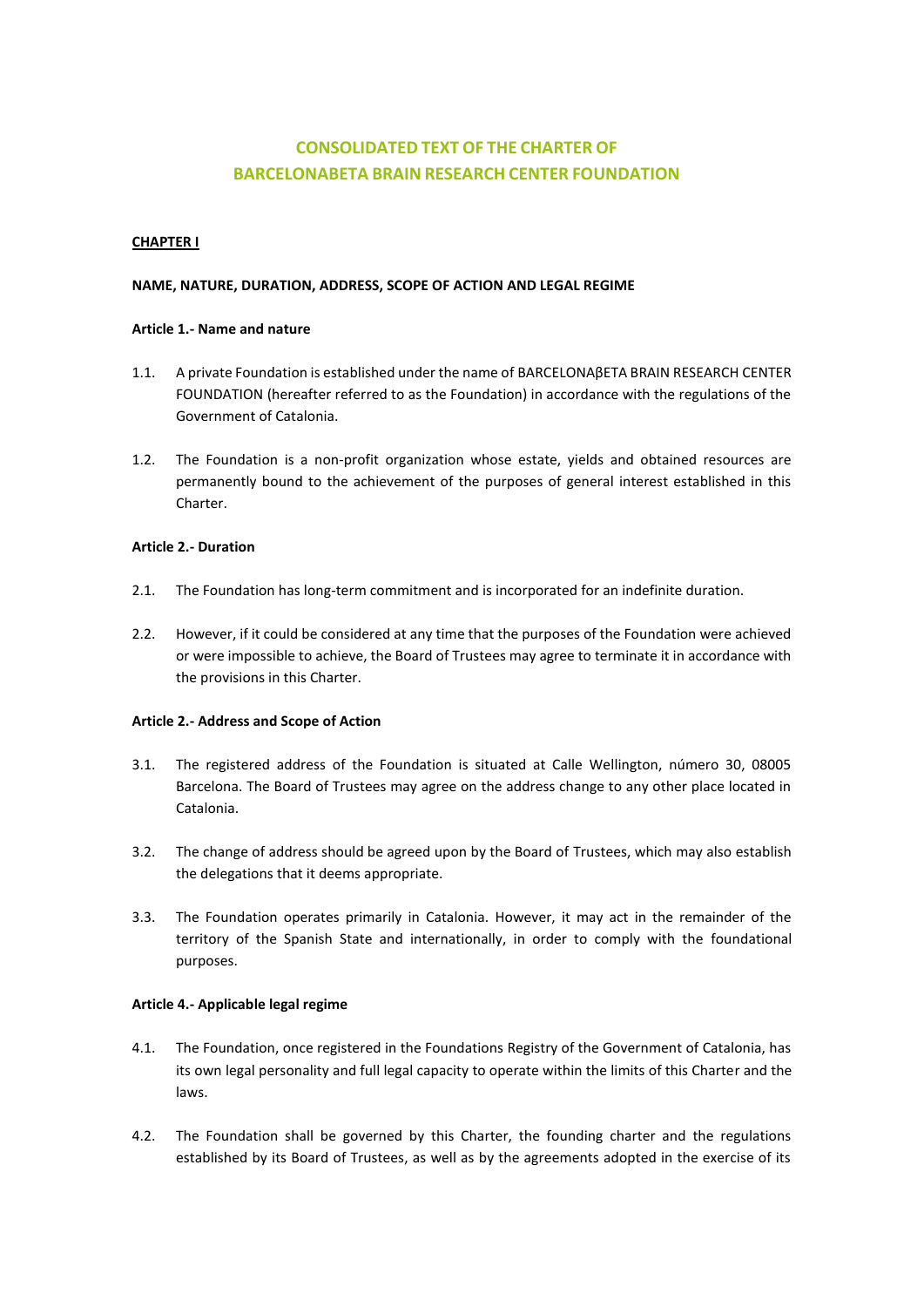functions in accordance with current legal and regulatory provisions, and specifically by Law 4/2008 dated April 24, of Book Three of the Civil Code of Catalonia, regarding legal persons.

4.3. The Foundation, as a private legal person, has its own estate and, in accordance with the current legal provisions, may acquire, preserve, own, administer, arrange, alienate, levy, trade and receive, among other actions, all kinds of movable and immovable property and rights by any title. For the purposes mentioned, it can formalise all kinds of acts and contracts and incur obligations, waive and compromise on property and rights, as well as promote, oppose, follow and withdraw the appropriate proceedings and exercise freely all kinds of rights, actions and exceptions before the ordinary and special courts and tribunals, as well as before the public, central, autonomic, provincial and local administration, before any corporation and entity of public and private right, and before the European and international institutions and tribunals.

# **CHAPTER II**

# **SUBJECT MATTER AND PURPOSES OF THE FOUNDATION**

#### **Article 5.- Foundational subject matter and purposes**

- 5.1. The purpose of the Foundation is the scientific research on neurosciences and, in particular, in the scope of Alzheimer's disease and related neurodegenerative diseases.
- 5.2. Specifically, in order to carry out the foundational purpose, the following activities which are specific purposes of the Foundation are performed, among others:
	- a) To develop technologically and innovate in scientific research on neurosciences and, in particular, in the scope of Alzheimer's disease and related neurodegenerative diseases, with special emphasis on the search for excellence and methodological quality of its projects and studies, always ensuring the compliance with bioethical and ethical principles and the promotion of good scientific practice.
	- b) To provide technical support and advisory services, and to transfer its knowledge on its specific scopes.
	- c) To cooperate, through agreements and other forms of consensus, with national and international organizations, whether they are public or private, that are devoted to the purposes of the Foundation.
	- d) To develop scientific and technical training programs under the scopes of the Foundation, whether directly or in collaboration with other organizations or institutions.
	- e) To disseminate the results of its scientific activities and involve the society with regard to the knowledge obtained.
	- f) To deploy its own or concerted structures for scientific research and to grant personal or institutional financial aids to carry out research works related to the purposes of the Foundation.
	- g) To be a technology transfer centre for the biomedical and health care industry.
	- h) Any other purpose that helps to achieve the foundational purposes.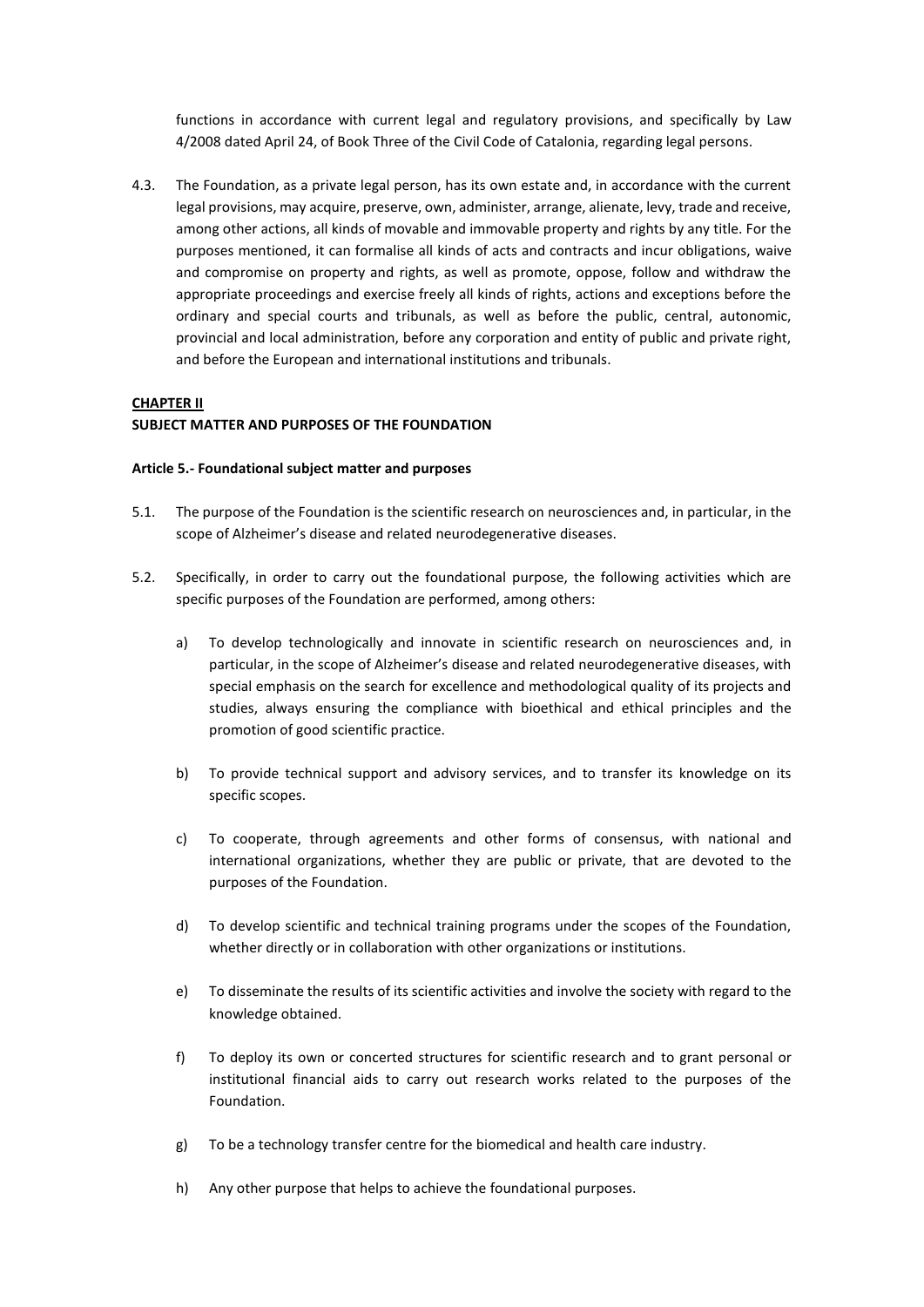- 5.3. The previous listing of activities is created for information purposes and without limitation, and it does not involve any order of precedence among the purposes or the obligation of handling all of them simultaneously. Thus, the Board of Trustees may agree to organise other activities to achieve the purposes of the Foundation.
- 5.4. At all times, the Board of Trustees may agree to perform other activities that it considers appropriate in order to achieve the foundational purposes.
- 5.5. The purposes of the Foundation may be modified by agreement of the Board of Trustees and in accordance with the provisions in this Charter.
- 5.6. The activities related to the foundational purposes shall be carried out according to the standards that specifically regulate activities by obtaining, where applicable, the appropriate permits or licenses.
- 5.7. The purposes of the Foundation may also be exercised indirectly through its participation in companies, under the conditions established in Article 333-4 of Law 4/2008 dated April 24, of Book Three of the Civil Code of Catalonia, regarding legal persons.
- 5.8. The Foundation may perform as many activities and arrangements as are appropriate to achieve, at a national and international level, the economic means that allow it to achieve the promotional purposes.

# **Article 6.- Activity programme**

- 6.1. The Board of Trustees of the Foundation determines and decides on the activity programme of the Foundation, in accordance with the foundational purposes of the Foundation, always respecting the general interest and the applicable provisions of Law 4/2008 dated April 24 of Book Three of the Civil Code of Catalonia, regarding legal persons.
- 6.2. In order to carry out the purposes of the Foundation, the Board of Trustees may decide:
	- a) To organise any type of activities related to foundational purposes.
	- b) To grant scholarships and financial aids, and to contract researchers and research support staff.
	- c) To acquire movable and immovable property and rights aimed at the compliance with foundational purposes.
	- d) To manage or to set up programs that receive contributions from the public, international, European, state, autonomic or local, private, university or international organization sectors.
- 6.3. The previous listing of activities is created for information purposes and without limitation, and it does not involve any order of precedence among the purposes or the obligation of handling all of them simultaneously. Thus, the Board of Trustees may agree to organise further activities to achieve the purposes of the Foundation.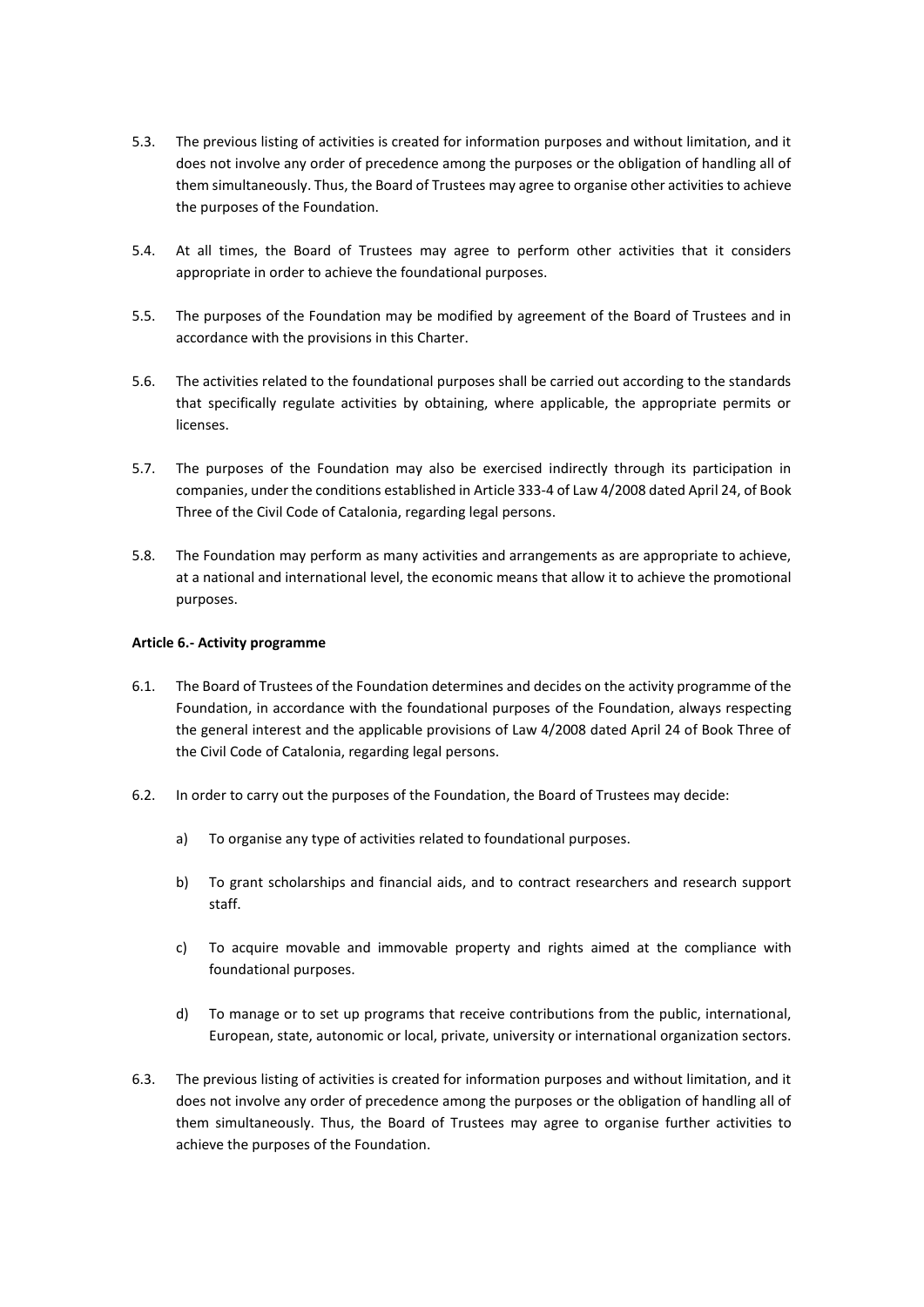#### **Article 7.- Ground rules to determine the beneficiaries**

- 7.1. Based on its purposes, universities, investigational sites, health care institutions, the scientific community and the business sector that promote the development of research in the scope of health care and life sciences and of society overall are beneficiaries of the Foundation.
- 7.2. The Board of Trustees is in charge of the compliance with the foundational purpose and everything regarding the Foundation in accordance with the competences entrusted to the Board of Trustees, except for the competences assigned to the Protectorate of the Government of Catalonia.
- 7.3. The persons included in the subject matter and purpose clause may be beneficiaries of the Foundation. The selection of beneficiaries shall be performed by the Board of Trustees with criteria of impartiality and non-discrimination among the persons who meet the following circumstances: To request the provision or service that the Foundation may offer and to meet the specific requirements which the Board of Trustees may agree upon in addition.

# **CHAPTER III**

# **ECONOMIC AND STAFFING REGIME**

# **Article 8.- Founding capital**

The capital of the Foundation consists initially of the amount of €30,001, where the founders from Pasqual Maragall Foundation provided an amount of €30,000 and the founders from Universitat Pompeu Fabra provided €1, both signing the founding document, through the monetary contribution at the time of the incorporation of the Foundation.

# **Article 9.- Estate of the Foundation and business activities**

- 9.1. The estate of the Foundation is bound to the compliance with foundational purposes and consists of:
	- a) The founding capital, constituted by the initial contribution, which is included in the founding charter.
	- b) All kinds of rights and property, both movable and immovable, established in any location, as long as they are susceptible to economic valuation.
	- c) All the returns, yields, revenues and products and other assets incorporated to the estate of the Foundation by any means.
	- d) The Foundation may acquire, for its improvement and extension, other property originated from grants or donations, both from public, private or mixed entities or organizations and from any benefactor.

# **Article 10.- Contributions**

- 10.1. The annual economic resources of the Foundation shall consist of:
	- a) Regular contributions from collaborators.
	- b) Contributions and donations made in its favour by any other natural or legal person.
	- c) Income that the beneficiaries provide to remunerate the costs of its services.
	- d) Inheritances, legacies and any other testamentary disposition in its favour.
	- e) Revenues arising from the use of its estate.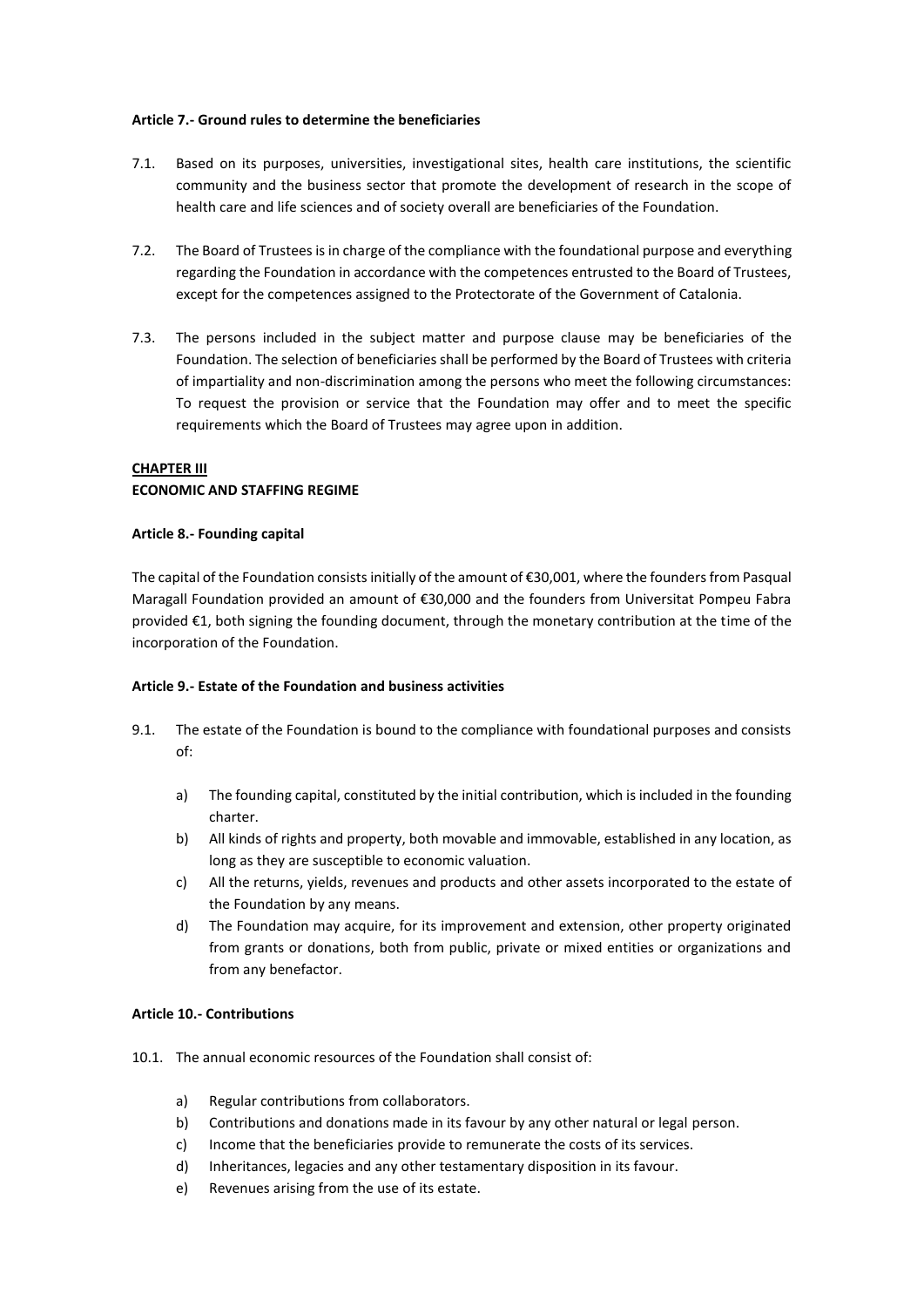- f) Grants, preferential credits and any other type of aid received from any public or private entity, from the local, autonomic or state Administration, and even the European Union or any other organization.
- 10.2 The Board of Trustees may accept donations that may help, directly or indirectly, to the best compliance of the foundational purpose.

# **Article 11.- Ground rules for the implementation of resources to purposes**

- 11.1. The revenues from the foundational capital and other income that is not part of the endowment of the Foundation shall be allocated, within the limits established by the current regulations, to the compliance with the foundational purpose.
- 11.2. The Foundation may perform all kinds of economic activity, acts, contracts, operations and legitimate businesses, without any other restriction than those imposed by applicable regulations.

# **Article 12.- Mandatory implementation**

- 12.1. The Foundation must destine at least seventy percent of revenue and other net annual income obtained to the compliance with the foundational purposes. The remainder of the revenues shall be destined either to the deferred compliance with the purposes or to increase its own funds. The Board of Trustees shall approve the implementing procedures of these remnants.
- 12.2. If the Foundation receives assets and rights without any specification of their purpose, the Board of Trustees should decide if they should be incorporated to the capital or should be implemented directly in order to achieve the foundational purposes.
- 12.3. The implementation of at least seventy percent of the income to the compliance with foundational purposes shall come into force within four fiscal years upon the start of the fiscal year following the account certification.

# **Article 13.- Estate administration and management**

- 13.1. The Board of Trustees of the Foundation is responsible for the compliance with foundational purposes and has the duty to preserve the assets of the Foundation and ensure that the return on equity is optimal, following the appropriate financial discretion criteria for the economic conditions and the activities that it carries out.
- 13.2. The Foundation shall appear as the holder of all the property and rights that form its state.

# **Article 14.- Acts of disposition and reinvestment duty**

14.1. The alienation, encumbrance and any other act of disposition of the assets and rights that form the foundational estate should be performed against payment and respecting the conditions of the founding persons or of the persons donating these assets. In any case, the amount obtained should be reinvested in the acquisition of other assets and rights that are subrogated in place of the assets and rights alienated or in the improvement of the assets of the Foundation.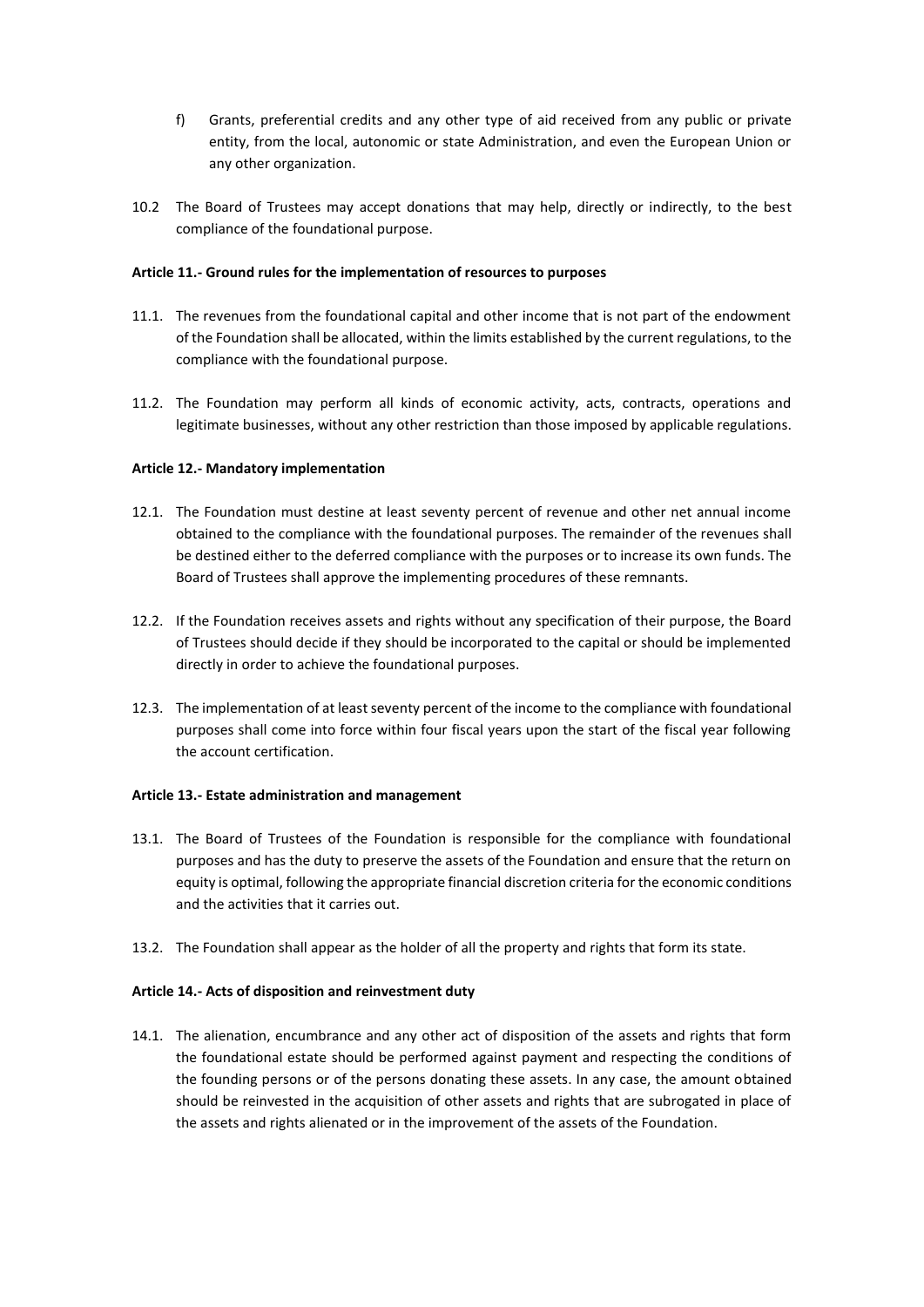- 14.2. The need and convenience of the operations and the disposition or direct or indirect encumbrance should be justified and documented. The Board of Trustees, prior to executing the acts of disposition, must have the appropriate information in order to take the decision responsibly.
- 14.3. The Board of Trustees must report the acts of disposition or encumbrance referred to in the first paragraph of this article to the Protectorate within thirty working days from their implementation.
- 14.4. The Protectorate's prior authorization is required in order to perform acts of disposition, encumbrance or extraordinary administration in the following cases:
	- a) If the assets and rights subject to disposition were acquired with money coming from public grants.
	- b) If the benefactor expressly required it.
	- c) If it is established by a Charter provision.
	- d) If the result of the operation is not fully reinvested in the estate of the Foundation.

# **Article 15.- Operating costs**

15.1. The costs arising from the operation of the Board of Trustees and its delegated bodies, exclusive for this purpose of the management costs, cannot exceed fifteen percent of the net income obtained during the fiscal year.

# **Article 16.- Creation and shareholding in partnerships and companies**

- 16.1. The Foundation may incorporate companies and hold shares in them under the terms agreed upon by the Board of Trustees and allowed by current regulations. If this involves the taking of personal responsibility for social debts, the Protectorate's prior authorization is required.
- 16.2. The Foundation shall report, within thirty days, the acquisition or holding of company stocks and shares which grant it, directly or indirectly, the control of companies which limit the partners' responsibility to the Protectorate.
- 16.3. In any case, the exercise of company administration tasks by the Foundation should be compatible with the compliance with foundational purposes.
- 16.4. The creation of companies by the investigator staff ascribed to the Foundation shall be subjected to current regulations, to the regulations of the institution with which it has the work or administrative relationship and to the specific agreements that these institutions have signed with the Foundation.
- 16.5. When its staff decides to create companies related to the activities performed by the Foundation, the staff should request the Foundation's permission, which reserves the right to hold a share in its share capital under the conditions established by the Board of Trustees and in accordance with current regulations.

# **Article 17.- Accounting and document regime**

17.1. The Board of Trustees should make the inventory and file the annual accounts simultaneously and on the date of the fiscal year-end, in accordance with generally-admitted accounting principles and with the applicable provisions in each case.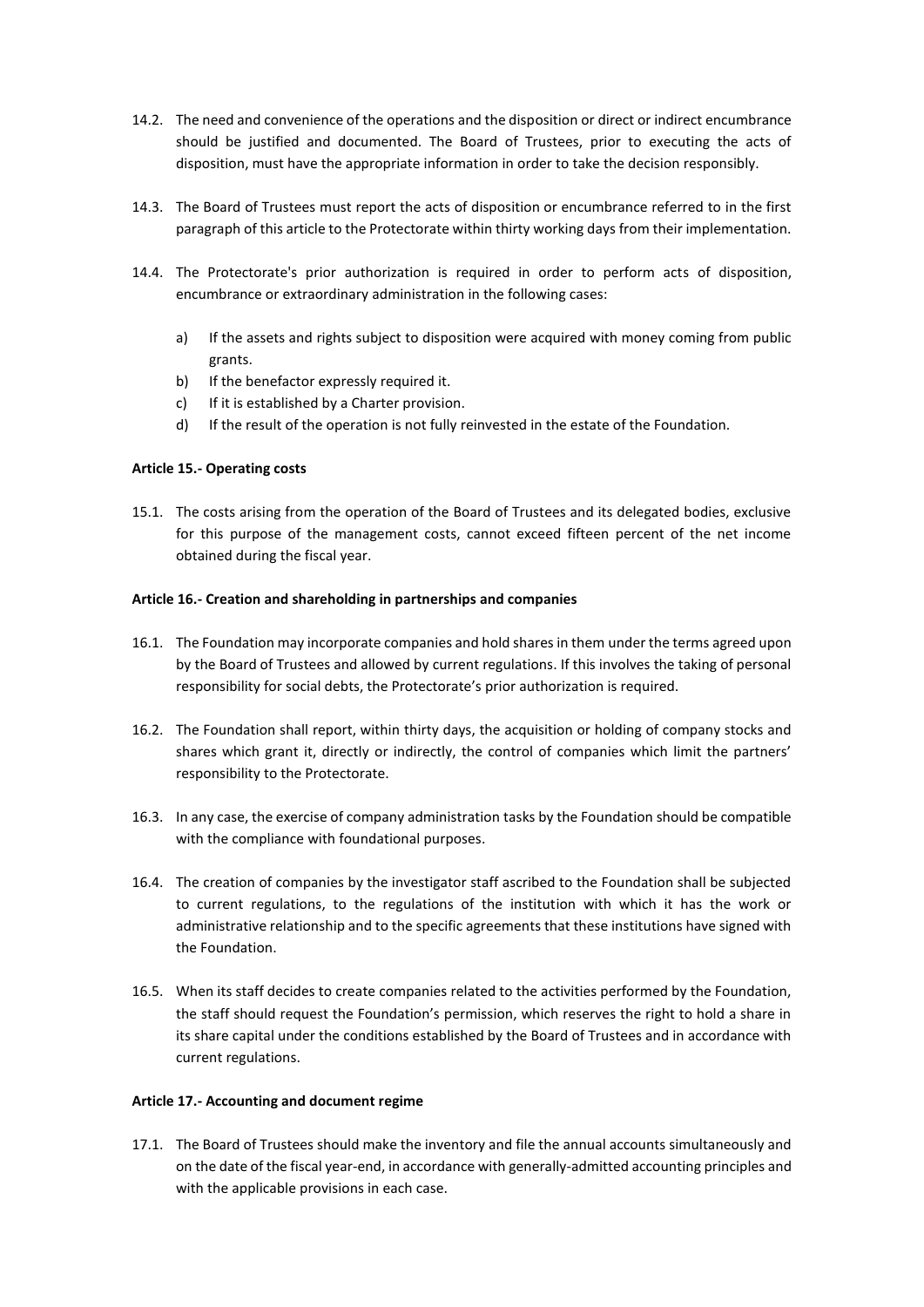- 17.2. The inventory and the annual accounts shall indicate the estate, financial situation and results of the Foundation accurately according to the legal provisions.
- 17.3. The fiscal year for the Foundation shall coincide with the calendar year. Thus, its start date shall be January 1 and its end date, December 31. The first fiscal year shall start on the same date of final registration in the Foundations Registry of the Government of Catalonia and it shall end on the following December 31.
- 17.4. Annual accounts form a unit and consist of:
	- a) Balance sheet.
	- b) Income statement.
	- c) Statement of changes in equity.
	- d) Cash flow statement.
	- e) The financial report, where the information included in the balance sheet and in the income statement should be completed, extended and commented, and where the actions performed in compliance with the foundational purposes shall be detailed and the number of beneficiaries and the services that these persons have received shall be specified, in addition to the resources coming from other years which are pending destination, where applicable, and the investee companies, indicating the shareholding percentages.
- 17.5. The Board of Trustees must approve the annual accounts within six months following the fiscal year-end date. The accounts must be provided to the Protectorate within thirty days upon the day when they are approved, through guaranteed electronic documents with the corresponding electronic signatures acknowledged.
- 17.6. The Board of Trustees must approve and provide, with regard to the temporary investments that it makes in the stock market, an annual report regarding the degree of compliance that non-profit organizations should have, in accordance with current regulations or with the provisions of the regulating authority.
- 17.7. Annual accounts shall be subjected to an external audit in the legally established circumstances.
- 17.8. If one third of the employers considers that, for justified reasons, there is any exceptional circumstance in the management of the Foundation where the performance of an account audit is advised, even if none of the circumstances referred to in Article 333-11 of the Law 4/2008 occur, they may request a meeting of the Board of Trustees in order to reasonably request the conduct of this audit. If the Board of Trustees is not called or if, upon being called for that purpose, it does not agree to the conduct of the audit requested, the Protectorate, at the request of the interested employers, upon hearing the Board of Trustees, may require the Foundation to perform the audit under its responsibility, as long as the existence of any exceptional circumstance that advises it in the interest of the Foundation is accredited.

# **Article 18.- Staff**

- 18.1. The staff serving the Foundation may consist of:
	- Its own staff contracted in employment regime.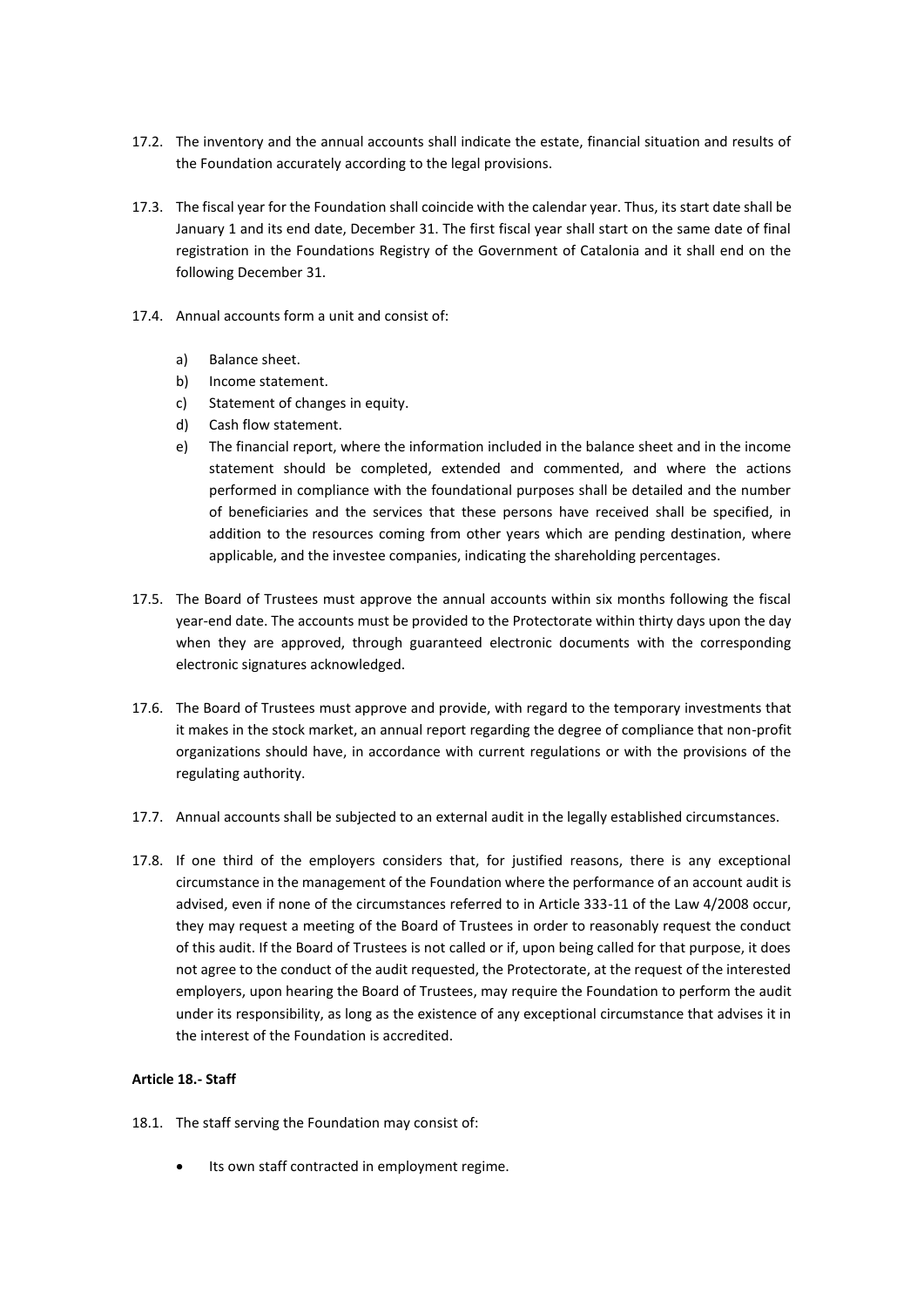- Staff from other public or private institutions, who shall be ascribed to the Foundation through any of the systems established in the current regulations.
- 18.2. In order to comply with its tasks, the Foundation may have contracted staff for its scientific and technical training in the modalities established in current regulations.

# **Article 10.- Rights of Exploitation of Intellectual and Industrial Property**

- 19.1. The Foundation shall be the holder, in accordance with the provisions included in current regulations and with the content of the agreements or contracts that it formalises with third parties, of the intellectual and industrial property rights obtained as a consequence of scientific outcomes, works, publications and inventions whose authors are the professionals, staff, scholarship holders and, overall, all the staff contracted by the Foundation.
- 19.2. The ownership and use of the intellectual and/or industrial property rights generated by the activity of the investigator staff shall be regulated specifically. With regard to the staff ascribed by the founding institutions or other research institutes, it shall be regulated through a specific agreement to be signed by the Foundation and the institution of origin of the investigating person. In order to manage these rights, the support of the founding institutions and other structures forming the Catalan science and technology system shall be available in the terms established in each specific agreement.
- 19.3. When the investigator staff, of the Foundation or ascribed to it, due to the research activity performed in the scope of the Foundation, generate a publication or dissemination of the scientific results obtained, they should always record their relationship with the Foundation.

# **CHAPTER IV ORGANIZATION AND OPERATION**

# **Article 20.- Bodies of the Foundation**

- 20.1. The governing and representative bodies of the Foundation are the following:
	- a) Board of Trustees
	- b) The Executive Committee
	- c) The Administration
	- d) The Management
- 20.2. The Board of Trustees is the highest governing, decision-making and representative body of the Foundation.
- 20.3. The Chairmanship and, in its absence, the Vice-Chairmanship exercise representative tasks.
- 20.4. The Executive Committee, the Administration and the Management exercise executive tasks in the scope of competences assigned to them through Charter or expressly delegated to them through agreement of the Board of Trustees.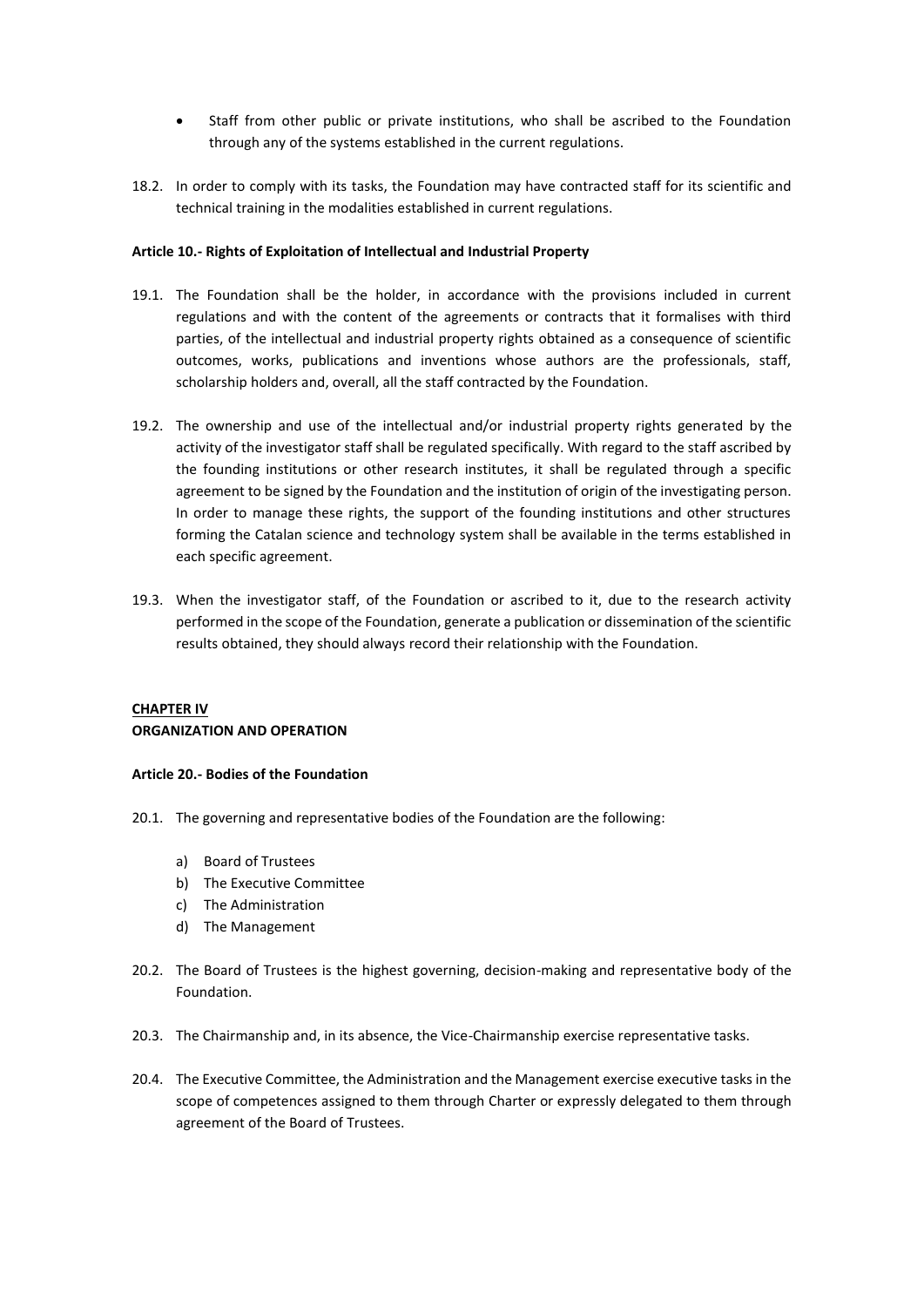- 20.5. The Scientific Board and any other committee or board that the Board of Trustees considers appropriate to create for the achievement of foundational purposes are advisory and auxiliary bodies.
- 20.6. The members of the bodies of the Foundation are subject to the obligation of secrecy both regarding the matters subjected to the corresponding body and the deliberations that may have taken place, even after having left the position. The failure to comply with this obligation is considered a fair cause for termination, upon agreement by the Board of Trustees.
- 20.7. The internal regulations shall be drafted by the corresponding body, in case the same body decides to adhere to this form; this Charter and the law shall be the framework and scope of these regulations, which may not contradict them, and the Board of Trustees shall be the sole responsible for their final approval.

# **SECTION 1 Regarding the Board of Trustees**

# **Article 21.- Board of Trustees**

- 21.1. The Board of Trustees is the highest governing, decision-making and representative body of the Foundation.
- 21.2. The Board of Trustees shall be governed by this Charter and by its internal regulations, when applicable.

# **Article 22.- Board of Trustees Structure**

- 22.1. The Board of Trustees shall have chartered nature and it shall be formed by at least four (4) members and a maximum of fifteen (15) members.
- 22.2. The founding institutions, until their termination, shall be represented in the Board of Trustees as follows:
	- a) Up to five (5) members appointed by the Board of Trustees of Pasqual Maragall Foundation among the members of its Executive Committee or, failing this, of the Board of Trustees of Pasqual Maragall Foundation.
	- b) The rector of Universitat Pompeu Fabra or the person delegated by him/her.
- 22.3. In addition, the Board of Trustees may appoint the following members:
	- a) Up to three (3) members suggested by the Board of Trustees of Pasqual Maragall Foundation.
	- b) Up to six (6) members appointed by the Board of Trustees itself, through an agreement adopted by a simple majority of its members.
- 22.4. The Board of Trustees shall appoint among the trustees designated according to Article 22.2.a) the trustee that shall hold the Chairmanship.
- 22.5. The Board of Trustees may appoint up to two Vice-Chairmanships, of which at least one shall be designated among the trustees appointed according to Article 22.2.a).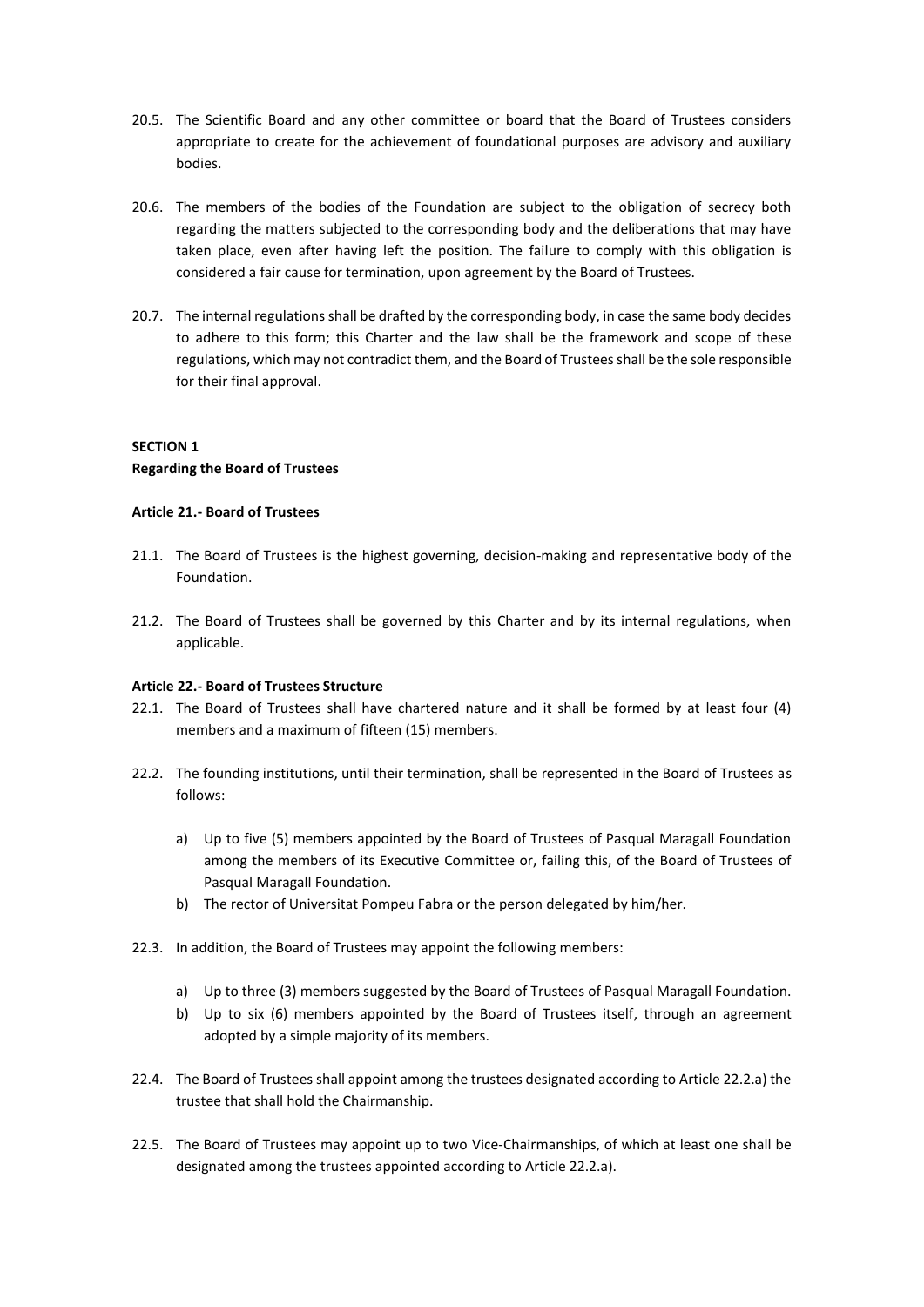- 22.6. The Board of Trustees shall appoint a holder of the Secretariat and, when deemed appropriate, a Vice-Secretariat. In both cases, a trustee or a person external to the Board of Trustees may be appointed.
- 22.7. The holders of the Administration, in the event that they are not trustees, and of the Management shall have the right to attend its meetings with the right to speak but not to vote. Other persons invited specially may also attend with the right to speak but not to vote.

# **Article 23.- Requirements and exercise of the governing tasks of the members of the Board of Trustees**

- 23.1. Any natural person able to operate who is not disabled or disqualified to exercise functions or public positions or to administer assets and who was not convicted for crimes against estate or against socioeconomic order or for forgery crimes may be a member of the Board of Trustees.
- 23.2. The members of the Board of Trustees take office upon express acceptance of the position that was assigned to them. The acceptance of the position shall be reported in any of the modalities established in the current regulations. The appointment of members of the Board of Trustees shall be recorded in the Foundations Registry.
- 23.3. Trustees should exercise their tasks with the diligence of a good administrator, in accordance with the law and this Charter, and perform their position with loyalty towards the Foundation, always acting in its interest.
- 23.4. Trustees have the right and duty to attend the meetings, become informed about the progress of the Foundation and participate in the debates and adoption of agreements.
- 23.5. The position of member of the Board of Trustees should be exercised personally. However, the persons who are members of the Board of Trustees may delegate their vote in writing, regarding specific acts, on another person who is a member of the Board of Trustees. In addition, if the condition of member of the Board of Trustees is attributed due to a position, the person who may replace this trustee may act on his/her behalf in accordance with the organizational rules of the institution concerned.
- 23.6. The duration of the trustee positions assigned according to Article 22.2 is indefinite, although their mandate shall be terminated automatically when they lose the condition due to which they were appointed.
- 23.7. The duration of the positions of the trustees appointed according to Article 22.3 shall be four years, which may be renewed for successive periods of the same duration with no time limitation. In this case, if there is a vacancy prior to the termination of the statutory mandate, the mandate of the substituted person shall end on the same date that would correspond to the substituted person.

# **Article 24.- Gratuitousness**

Trustees shall exercise their position free of charge, although they have the right to advance payment and reimbursement of duly justified expenses and to the compensation for the damages caused by the exercise of the position.

# **Article 25.- Powers of the Board of Trustees**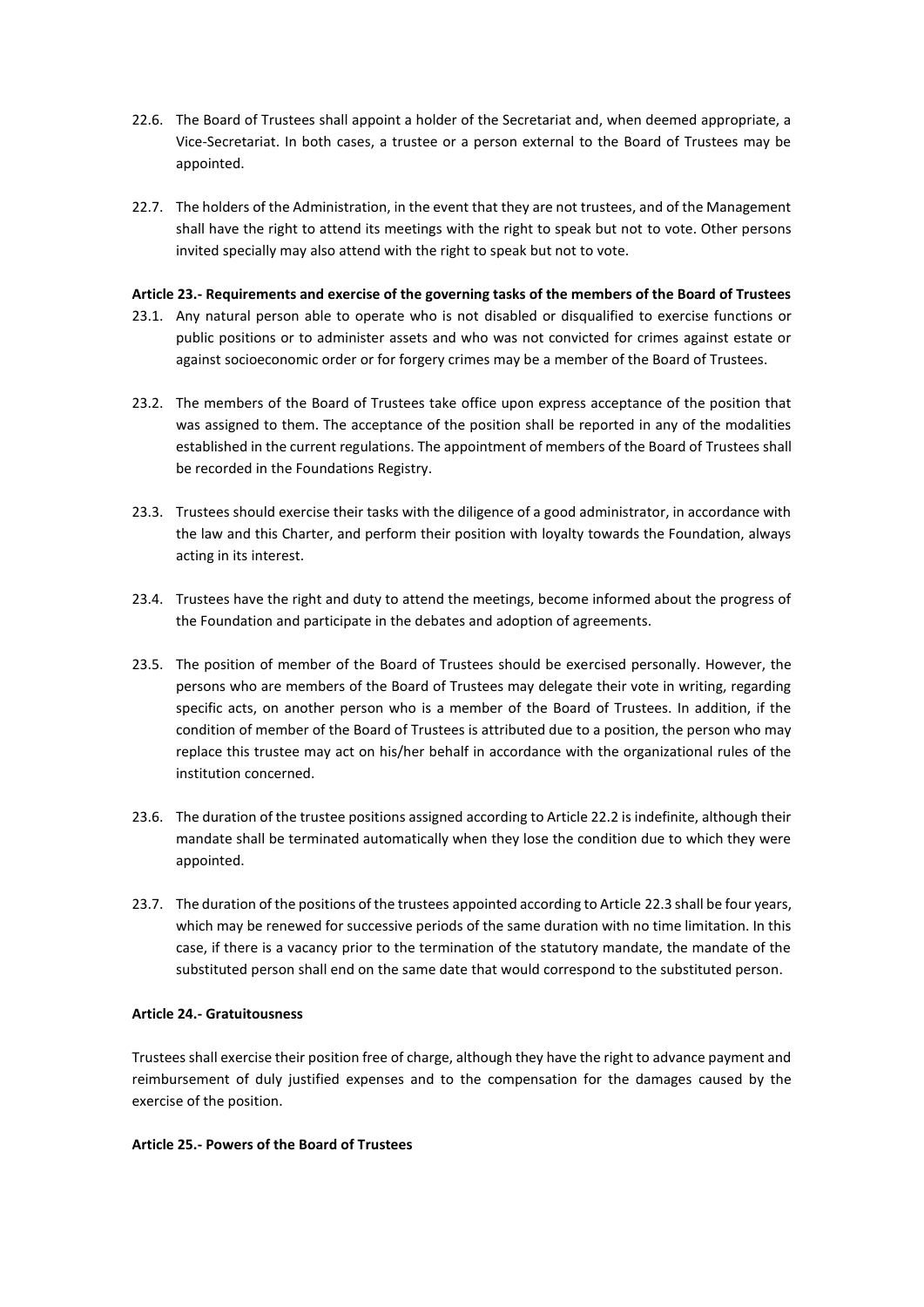- 25.1. The Board of Trustees is the governing body of the Foundation, which it administers and represents in accordance with the law and this Charter.
- 25.2. The Board of Trustees is expressly in charge of the following actions, among others, in the exercise of its powers and with regard to the Administration of the Foundation:
	- a) To provide the maximum representation of the Foundation in the relationships with other institutions, which is materialised in the person holding the Chairmanship.
	- b) To assume the maximum representation of the Foundation in all kinds of relationships, acts and contracts, and before the State, autonomous communities, provinces, municipalities, authorities, sites, organizations, tribunals, magistracies, corporations, companies and legal and natural persons exercising all the rights, actions and exceptions and following all the procedures, requests, remedies and procedures, records, claims and trials which are subject to the Foundation, granting the powers considered necessary for that purpose.
	- c) To designate trustee vacancies.
	- d) To approve the action plans of the Foundation.
	- e) To approve and resolve the announcement of scholarships and aids for research.
	- f) To approve the collaboration agreements with public or private institutions.
	- g) To carry out the ordinary monitoring and promote the activities of the Foundation.
	- h) To implement the budgets, ensure the implementation of the annual activity plan and, overall, the implementation of the funds of the Foundation and the investments of its capital.
	- i) To approve and assign the budgetary resources and operational lines in the activity programs of the Foundation.
	- j) To grant all kinds of legal, administration, disposition, domain or guarantee affairs, to accept donations and subsidies, to dispose of immovable property, and to accept, issue and endorse bills of exchange in defence of the rights and interests of the Foundation.
	- k) To appoint and dismiss the members of the Executive Committee and the holder of its Chairmanship, granting them and revoking those powers and authority of delegable nature that it considers appropriate.
	- l) To appoint and separate the person holding the Administration and to establish his/her remuneration.
	- m) To appoint and separate the person holding the Management and to establish his/her remuneration.
	- n) To appoint the Chairmanship of the Scientific Board, as well as the persons who shall be its members, and to establish the composition and tasks of its commissions, where appropriate.
	- o) To approve the organizational chart, the job position catalogue and the salary table of the staff, to establish the outlines that should regulate staff contracting and to approve the affiliation and/or contracting of permanent staff and/or staff with indefinite contract.
	- p) To perform the operations and investments that it deems necessary for the purposes of the Foundation.
	- q) The other tasks assigned by the applicable regulations and this Charter and any other task that is required for the development of foundational activities.
	- r) All the powers shall be exercised in accordance with Law 4/2008, dated April 24, of Book Three of the Civil Code of Catalonia, regarding legal persons, and they are considered without prejudice to the achievement of the authorization by the Protectorate as long as it is legally enforceable.

# **Article 26.- Task delegation of the Board of Trustees**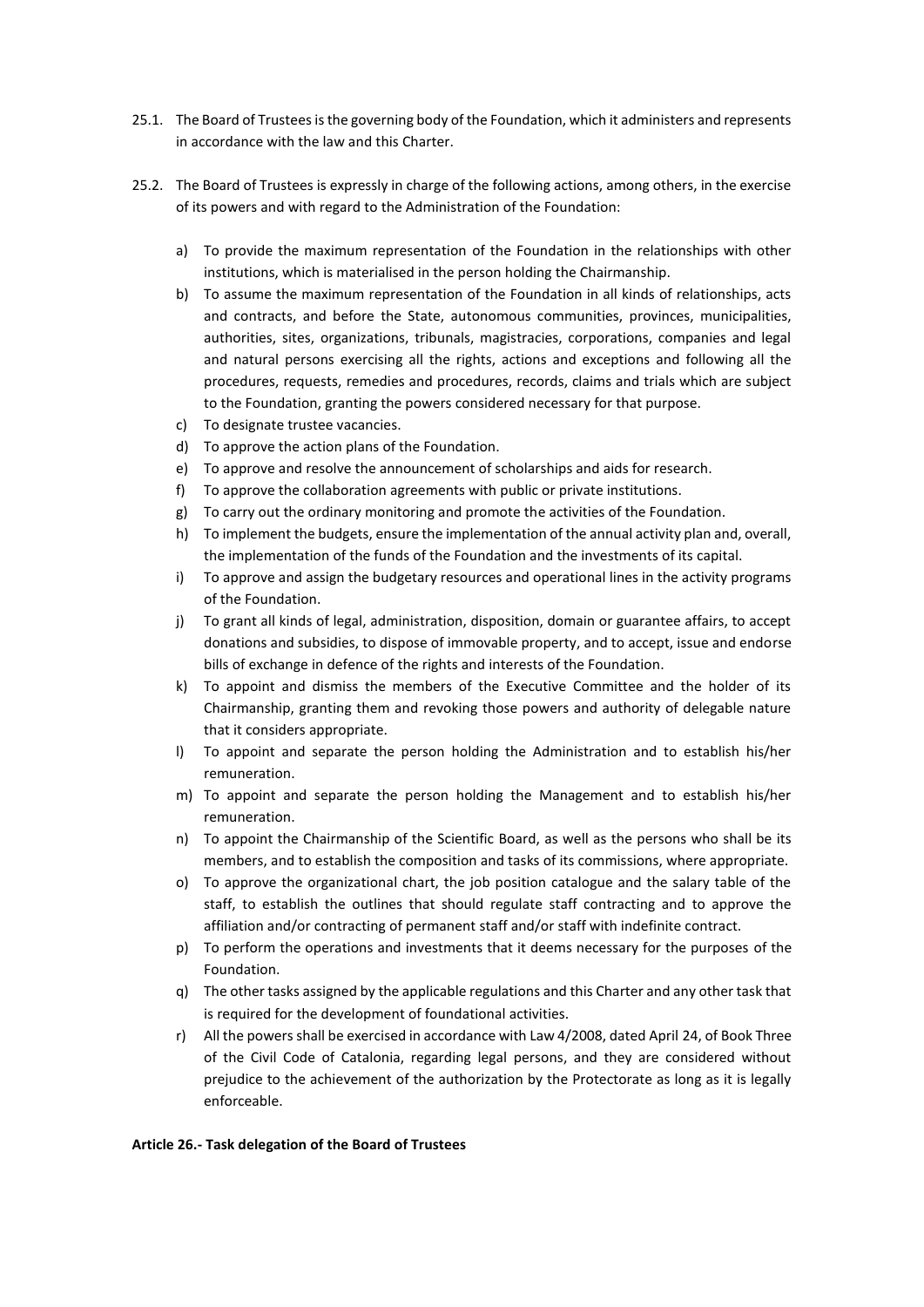- 26.1. The Board of Trustees may delegate part of its tasks on the persons holding the Chairmanship or Vice-Chairmanships of the Board of Trustees, Executive Committee or the Administration, except for those tasks that are not considered delegable according to the law.
- 26.2. The Board of Trustees may also appoint persons with general or special powers, although with the delegation limitations established in the law and in this Charter. The delegations, general powers and renewals should be recorded in the Foundations Registry.
- 26.3. In any case, they are not delegable and correspond to the Board of Trustees exclusively, and the following powers shall require the qualified majority of appointed trustees according to Article 22.2.a):
	- a) Amendment of the Charter.
	- b) The merger, split and dissolution of the Foundation.
	- c) The creation and approval of the budgets and documents that form the annual accounts.
	- d) The acts of disposition of assets which, jointly or individually, have a higher value than one twentieth of the Foundation asset, unless it is the sale of security titles with official quotation for a price that is lower than the quotation price. However, powers of attorney may be conferred in order to grant the corresponding act under the conditions approved by the Board of Trustees.
	- e) The constitution or endowment of another legal person.
	- f) The merger, division and transfer of all or part of the assets and liabilities.
	- g) The dissolution of companies or other legal persons.
	- h) The tasks that require the authorization or approval of the Protectorate.
	- i) The adoption and formalization of responsible declarations.
	- j) Those powers that are not considered delegable by current regulations.
- 26.4. The provisions in this article shall be understood without prejudice to the required authorizations of the Board of Trustees or to the communications that should be performed in accordance with current regulations.

# **Article 27.- Convening system**

27.1. The Board of Trustees meets in ordinary session at least twice per year, and it is compulsory for the first semester of the calendar year, in order to approve the annual accounts of the previous fiscal year.

It shall meet in extraordinary session, upon convening and on the initiative of the person holding the Chairmanship, as many times as he/she considers it necessary and for the good operation of the Foundation.

It shall also meet when required by one fourth of its members, and, in this case, the meeting shall be held within thirty days following the request.

- 27.2. The convening shall be done in writing, with the meeting agenda and the corresponding documentation and it shall indicate the date, time and place where the session shall be held.
- 27.3. The convening shall be performed by any means that allows to record its receipt and shall be submitted at least seven days in advance to the address that each member of the Board of Trustees has recorded in the Foundation files. The communication of the convening may be performed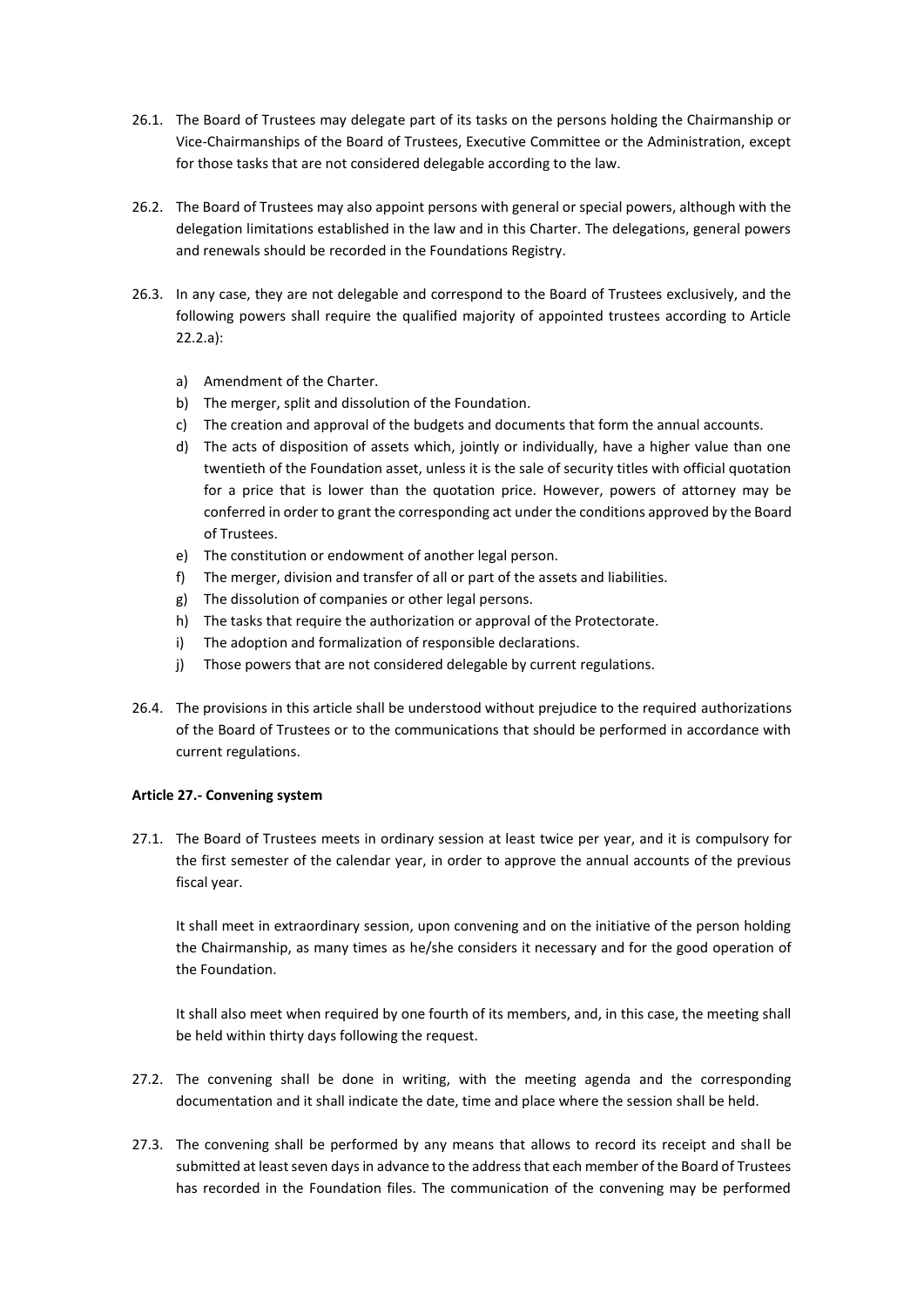through telematic means and, for this purpose, the persons of the Board of Trustees shall provide their e-mail address.

- 27.4. The requirement of previous convening shall not be necessary for the valid conduct of an ordinary or extraordinary session of the Board of Trustees when, with all the members of the Board of Trustees present or duly represented, they accept the meeting agenda and agree unanimously to proceed with the holding of the meeting.
- 27.5. The Board of Trustees may also invite other persons that it deems appropriate to attend the meeting, with the right to speak but not to vote, in order to better exercise its debates.
- 27.6. The Board of Trustees may gather when applicable by videoconference, multi-conference call or any other system that does not involve the physical presence of the persons who are members of the Board of Trustees. In these cases, it is necessary to ensure the identification of the persons who attend the meeting, the continuity of communication, the possibility of intervening in the deliberations and the casting of the votes. The meeting shall be considered held at the place where the holder of the Chairmanship is located. At virtual meetings, the persons who have participated in the multi-conference call, videoconference call or any other system that does not involve the physical presence of the members of the Board of Trustees shall be considered attending members of the Board of Trustees. The convening of meetings corresponds to the holder of the Chairmanship and shall include the meeting agenda of all the matters to be discussed at the meeting, outside of which no valid agreement can be made.

# **Article 28.- Chairmanship**

- 28.1. The person holding the Chairmanship exercises the following powers:
	- a) To represent the Foundation institutionally, including the representation in or out of court, and to bear the official signature of the Foundation.
	- b) To order the convening, establish the meeting agenda and preside, suspend and adjourn the sessions of the Board of Trustees, as well as to lead the debates.
	- c) To ensure compliance with laws.
	- d) To approve the minutes of the meetings of the Board of Trustees together with the secretary and to approve the certificates issued by the secretary of the bodies that he/she presides.
	- e) To decide with its quality vote the result of the voting in the event of a tie.
	- f) Any other function that is expressly entrusted by the Board of Trustees.
	- g) The other powers indicated in this Charter and the powers that are expressly entrusted by the Board of Trustees, according to the provisions in applicable regulations.
- 28.2. In cases of absence, the holder of the Chairmanship shall be substituted by the holder of the first Vice-Chairmanship of the Board of Trustees and collaterally by the second Vice-Chairmanship, except in the event established in Article 23.6 of this Charter. In case of absence of these persons, the person appointed by the holder of the Chairmanship shall be the substitute. In the absence of appointment, the substitution shall be carried out by the oldest trustee member.

# **Article 29.- Secretariat**

29.1. The person holding the Secretariat convenes, on behalf of the Chairmanship, the meetings of the Board of Trustees and issues the minutes, stores the minutes book and delivers the certificates with the Chairmanship approval or by order of the Vice-Chairmanship, in his/her absence. In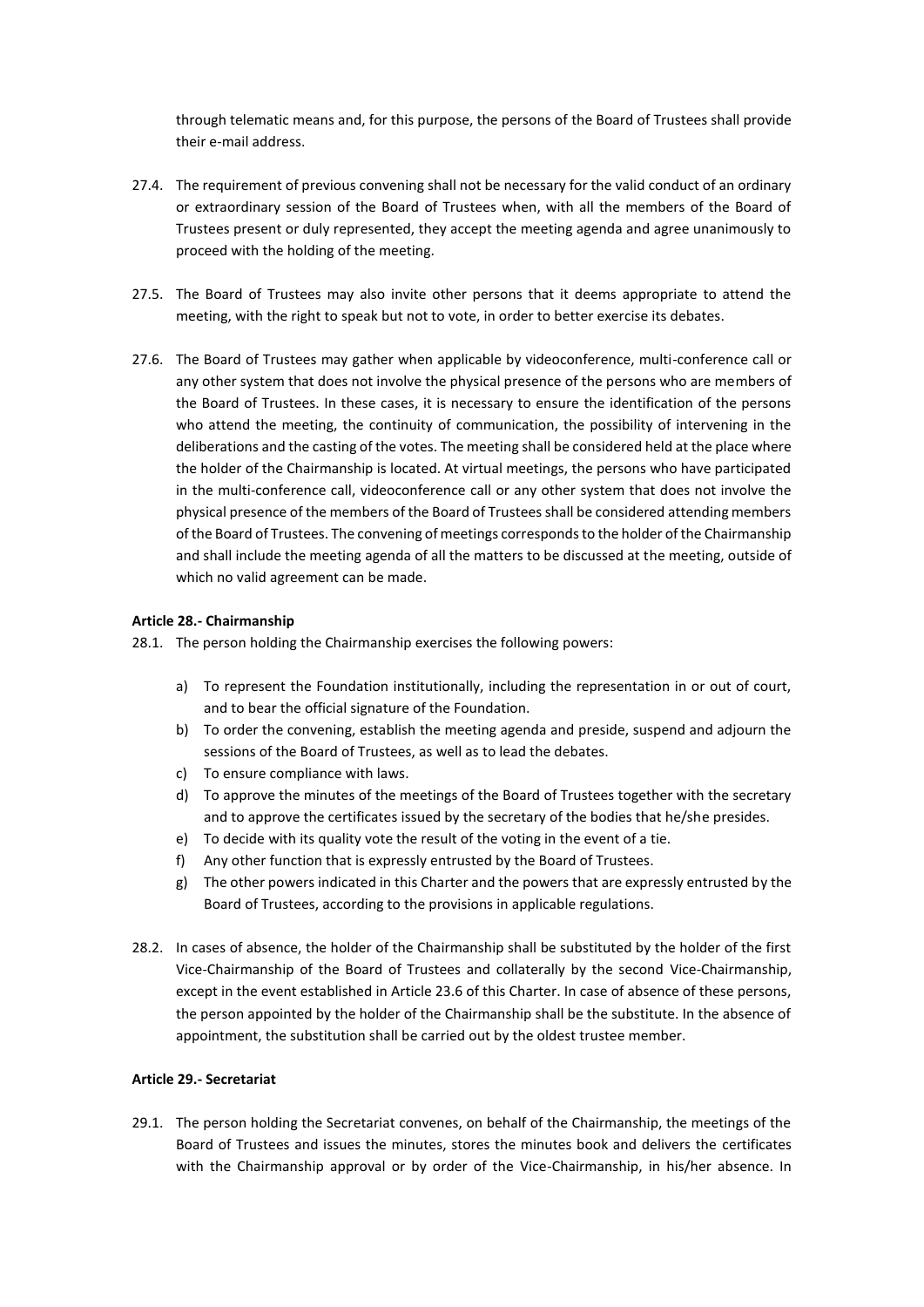addition, he/she exercises the other duties inherent to his/her position and attributed by the law and this Charter.

29.2. The Board of Trustees may appoint a Vice-Secretariat for the events of absence of the Secretariat holder. In the absence of appointment of Vice-Secretariat or in case of vacancy of both positions, the substitution shall be performed by the youngest trustee member.

# **Article 30.- Method for deliberation and adoption of agreements**

- 30.1. In order to incorporate the Board of Trustees validly, the attendance of the holders of the Chairmanship and Secretariat or of their substitute and at least half of the persons who are members, in person or legally represented, shall be required.
- 30.2. Each member of the Board of Trustees has a vote, and agreements are adopted by simple majority of votes of the persons attending the meeting in person and represented. In the event of a tie, the quality vote of the holder of the Chairmanship shall decide.
- 30.3. Agreements may also be adopted by vote submission by postal correspondence, telematic communication or any other means as long as the rights of information and vote are ensured, there is record of vote receipt and their authenticity is ensured. In these cases, it shall be considered that the agreement is adopted at the location of the registered address of the Foundation and on the date of receipt of the last vote that was validly issued.
- 30.4. However, the favourable vote of the absolute majority of the full members of the Board of Trustees and the absolute majority of the trustees appointed according to Article 22.2 shall be required in order to adopt the agreements regarding:
	- a) Amendment of the Charter.
	- b) Merger, split, dissolution or termination.
- 30.5. In case of termination of the founding entities, according to Article 22 of the Charter, previous agreements shall be adopted by absolute majority of all members of the Board of Trustees.

# **Article 31.- Regarding the minutes**

- 31.1. At each meeting, the holder of the Secretariat shall adjourn the corresponding minutes, which should include the date, place, meeting agenda, attendees, a summary of the matters discussed, the interventions that were requested to be recorded, and the agreements adopted, indicating the result of the voting and the majorities.
- 31.2. The minutes shall be drafted and signed by the holder of the Secretariat, with the approval of the holder of the Chairmanship, and may be approved by the Board of Trustees upon holding the corresponding session or at the following meeting. However, agreements shall be enforceable upon their adoption unless it is expressly established, in the Charter or at the time when the agreement was adopted, that they are not enforceable until the approval of the minutes. If they are of mandatory registration, they are enforceable since the time of registration.
- 31.3. The Foundation should keep a minutes book which records all the minutes that were approved by the Board of Trustees.

# **Article 32.- Conflicts of interests and self-contracting**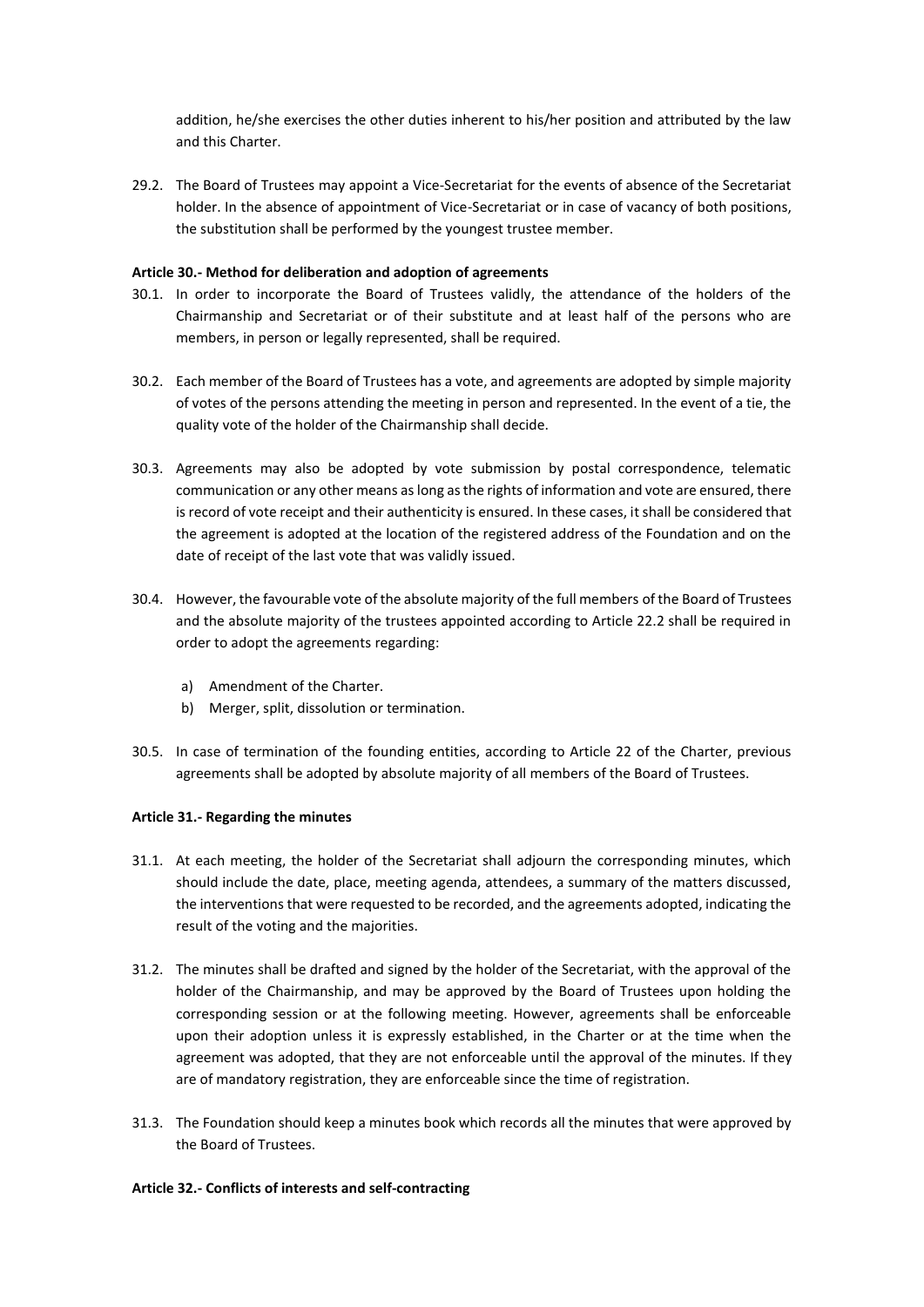- 32.1. The members of the Board of Trustees and the persons with management tasks shall not intervene in the decision-making or the adoption of agreements on the matters where they have conflicts of interests with the Foundation. In addition, they shall refrain from intervening in all kinds of businesses and financial activities that may compromise the objectivity in the management of the Foundation.
- 32.2. Every year, the Board of Trustees shall draft a report regarding the conflict of interest situations that may have occurred and the measures that were adopted in order to ensure the objectivity of decisions and agreements made. This report shall be included as an appendix to the annual accounts of each fiscal year.
- 32.3. The members of the Board of Trustees and any other person related to the Foundation shall inform the Board of Trustees of any situation of direct or indirect conflict that they have with the Foundation. Prior to the adoption of an agreement where there may be a conflict between a personal interest and the interest of a legal person, the person affected should provide the governing body with the relevant information and should refrain from intervening, where appropriate, in the debate and voting.
- 32.4. The interest of the following persons is equated to the personal interest, for the purpose of noticing the existence of a conflict of interests:

In case of a natural person, the interest of the spouse, other persons with whom he/she is specially related through ties of affection, his/her direct relatives without limitation and collateral relatives until the fourth degree of kinship or second degree of affinity and the legal persons where he/she exercises administration tasks or with whom he/she constitutes, directly or through an intermediary, a decision-making unit, according to the commercial legislation.

In the event of a legal person, the interest of the persons who have administration or power of attorney positions, the controlling partners and the entities that form a decision-making unit, according to the commercial legislation.

32.5. With regard to the gratuity of the trustee position, the provisions in Article 332.10 of the Law shall apply.

# **Article 33.- Termination**

- 33.1. The members of the Board of Trustees cease from office for the following reasons:
	- a) Death or absence statement, in the case of natural persons, or termination, in the case of legal persons.
	- b) Disability or disqualification.
	- c) Termination of the person's position due to which he/she was part of the Board of Trustees.
	- d) Termination of the term of office, unless it is renewed.
	- e) Resignation notified to the Board of Trustees.
	- f) Final judicial decision that assesses the liability action for damage to the Foundation or that enacts the removal from the position.
	- g) Other reasons established by law or by the Charter.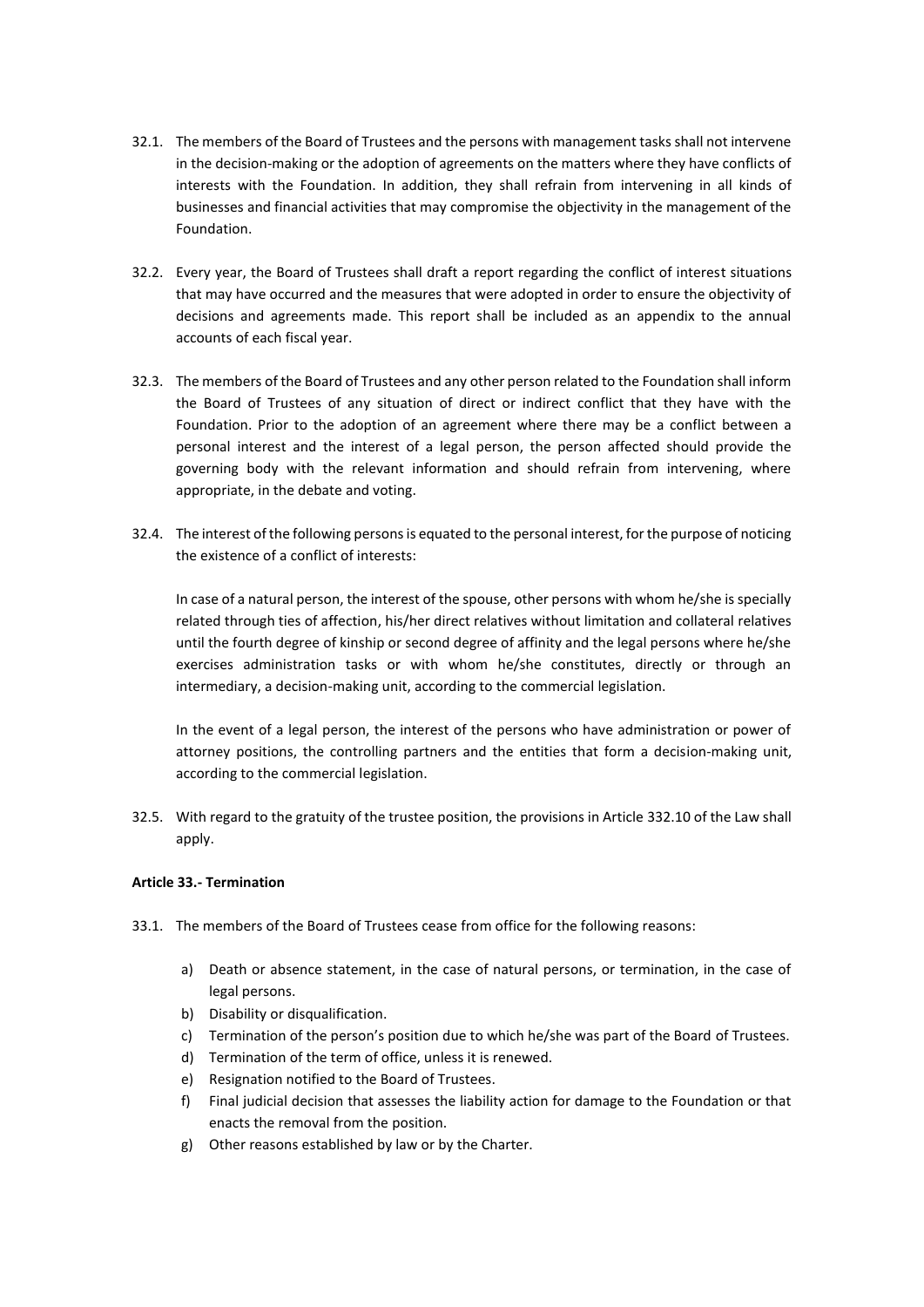The indefinite trustees designated by the founders, in accordance with Article 22 of the Charter, may be dismissed and replaced at any time by the founders. This shall only apply to the trustees appointed by the founders.

33.2. The waiver of the member position at the Board of Trustees should be recorded by any of the means established to accept the position, but it shall only take effect before third parties when it is recorded at the Foundations Registry.

# **SECTION 2**

# **Regarding the Executive Committee**

# **Article 34.- Executive Committee: Composition and powers**

- 34.1. The Board of Trustees may appoint, at the request of the holder of the Chairmanship, an Executive Committee formed by three to nine trustees. It shall be a collegiate body and, thus, at least one person shall be designated to hold the Chairmanship.
- <span id="page-15-0"></span>34.2. If the creation of the Executive Committee is agreed upon, the trustees of the Foundation appointed in accordance with Article 22.2.a) of this Charter shall necessarily be part of this body.
- <span id="page-15-1"></span>34.3. In addition, the Board of Trustees may agree by simple majority of its members to appoint two additional members of the Executive Committee among its other members.
- 34.4. The effect of the position of the members of the Executive Committee designated in accordance with Article [34.2](#page-15-0) shall be indefinite, as long as they keep their condition as members of the Board of Trustees. The members of the Executive Committee appointed in accordance with Article [34.3](#page-15-1) shall have a four-year term, renewable for equal periods, as long as they keep the position as members of the Board of Trustees.
- 34.5. The Chairmanship of the Executive Committee shall correspond to the person designated by the Board of Trustees between the members of the Committee, at the suggestion of the holder of the Chairmanship of the Board of Trustees.
- 34.6. The holder of the Secretariat of the Executive Committee shall be the same person who holds the Secretariat of the Board of Trustees.
- 34.7. The Executive Committee shall carry out the following tasks in accordance with legal and statutory regulations:
	- a) To carry out the agreements adopted by the Board of Trustees that this body entrusts it.
	- b) To carry out the ordinary monitoring and promote the activities of the Foundation.
	- c) To suggest the Board of Trustees to adopt agreements regarding this body.
	- d) To perform the monitoring of the conventions and agreements signed by the Foundation.
	- e) To facilitate the administration and management tasks of the Foundation.
	- f) To propose the inventory and annual accounts, the budgets and the activity report of the Foundation to the Board of Trustees for its approval.
	- g) It shall implement the budgets, ensure the implementation of the annual activity plan and, overall, the implementation of the funds of the Foundation and the investments of its capital.
	- h) It shall approve and assign the budgetary resources and operational lines in the activity programmes of the Foundation.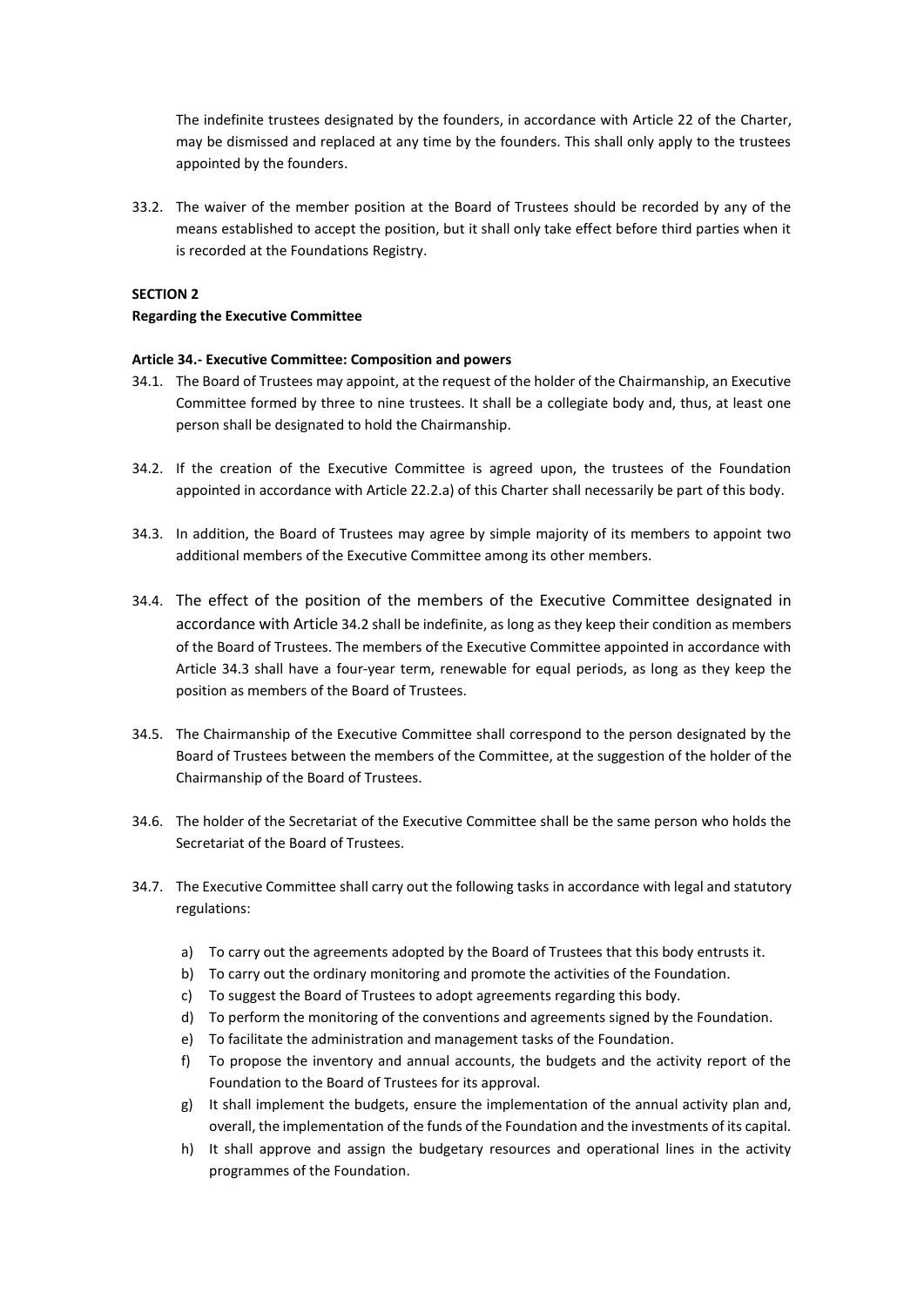- i) It shall conduct the actions aimed at the achievement of the necessary resources to be able to carry out the objectives of the Foundation.
- j) Any other function that is not attributed by this Charter and that is not legally reserved to the Board of Trustees.
- 34.8. Establishment and adoption of agreements:
	- a) The Executive Committee shall be validly established when the persons who hold the Chairmanship and the Secretariat or the persons who substitute them and, at least, half of its members attend the meeting.
	- b) The Executive Committee shall meet every time that it is convened by the holder of its chairmanship, on his/her own initiative or upon request by half of the members, in order to debate and adopt the applicable agreements within the scope of its competences.
	- c) The meeting request should include the day, time, place and the meeting agenda of all the matters that shall be discussed at the meeting. The request should be submitted at least five working days in advance by any means that ensures receipt by the interested parties. The meeting request notification may be executed through telematic means.
	- d) Notwithstanding the provisions in the previous sections, the Executive Committee shall be considered convened and validly established to discuss any matter as long as all the persons who are members are present and as long as all the attendees agree unanimously to hold a meeting.
	- e) Agreements shall be adopted by simple majority of attendees. The holder of the Chairmanship may settle the ties with his/her quality vote.
	- f) These agreements shall be executed, as determined, by the holder of the Chairmanship, of the Administration or of the Management, or by any of the members of the Executive Committee expressly empowered for this purpose.
- 34.9. The holders of the Administration, if he/she is not a member of the Executive Committee, and of the Management shall attend the meetings of the Executive Committee with the right to speak but not to vote. Other persons invited specially may also attend with the right to speak but not to vote.
- 34.10. The Executive Committee, through its Chairmanship, shall report the management carried out to the Board of Trustees.

# **SECTION 3**

# **Regarding the Administration**

# **Article 35.- The holder of the Administration**

- 35.1. The holder of the Administration shall be designated by the Board of Trustees and depend organically on this body and on the Executive Committee.
- 35.2. The holder of the Administration shall be able to operate, shall not be disabled or disqualified to exercise functions or public positions or to administer assets and shall not have been convicted for crimes against estate or against socioeconomic order or for forgery crimes. The legal and statutory principles applicable to the members of the Board of Trustees in terms of ability, the causes of disqualification or the action in case of conflict of interests, are applicable to the holder of the Administration.
- 35.3. In the event of dismissal of the holder of the Administration from his/her position, regardless of the cause, the Board of Trustees shall start the procedure to select and designate the new holder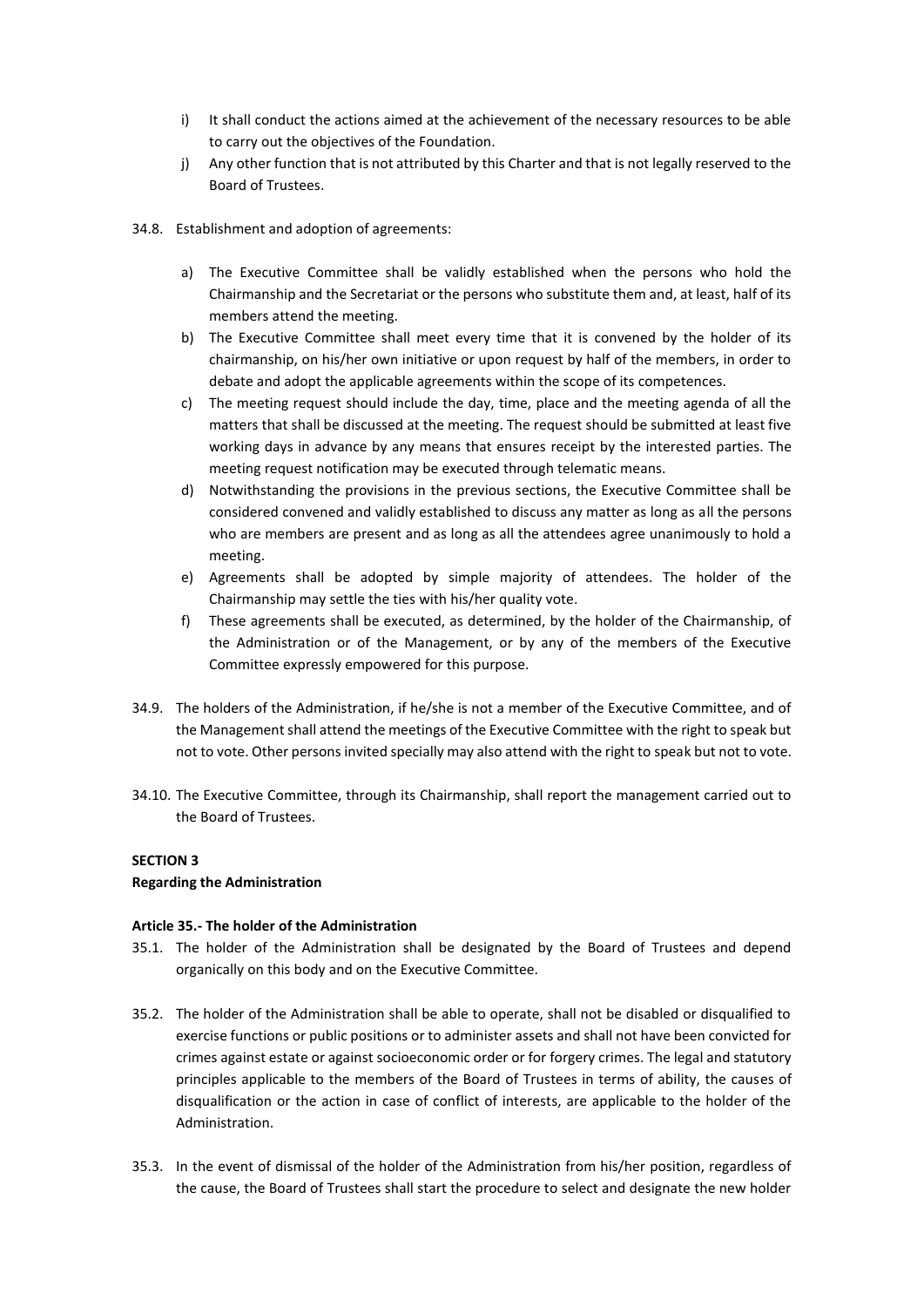of the Administration as soon as possible. During the vacancy, the Board of Trustees may appoint an interim administrator, at the request of the Executive Committee.

- 35.4. In case of illness of the holder of the Administration, his/her tasks shall be temporarily taken over by the Executive Committee or, failing this, by the Board of Trustees, until the time when the administrator rejoins the Foundation, when he/she shall automatically regain his/her tasks.
- 35.5. The Administration shall have the following tasks:
	- a) To conduct, organise, manage, implement and supervise the activities of the Foundation, in accordance with the guidelines of the Board of Trustees and of the Executive Committee.
	- b) To propose to the Executive Committee the annual budget of the Foundation to be reported to the Board of Trustees; in the absence of the Executive Committee, it shall propose the inventory and annual accounts, the budgets and the activity reports of the Foundation to the Board of Trustees, for its approval.
	- c) To propose to the Executive Committee or, in its absence, to the Board of Trustees the activity programmes, lines of investigation, costs and funding sources.
	- d) To manage the staff selection process of the Foundation or the process to accept the investigator, scientific and technical staff allocation of other institutions.
	- e) To approve the internal regulations of the Foundation.
	- f) To collaborate in the creation of the required service proposal in order for the Foundation to carry out its corresponding activities and tasks.
	- g) To propose the members and composition of the Scientific Board to the Board of Trustees.
	- h) To conduct and coordinate the actions aimed at the achievement of the necessary resources to be able to carry out the objectives of the Foundation.
	- i) To inform and report back to the Board of Trustees and the Executive Committee of the conduct of the activities and programmes of the Foundation and to exercise the functions that are entrusted or delegated by them.
	- j) To propose the required service proposal in order for the Foundation to carry out its corresponding activities and tasks.
	- k) To propose the contracting of the holder of the Management to the Board of Trustees and conduct the selection process.
	- l) To propose the collaboration agreements with public or private institutions to the Board of Trustees of the Executive Committee.
	- m) Any other tasks that are expressly entrusted or delegated by the Board of Trustees under the terms established in this Charter.

# **SECTION 4**

# **Regarding the holder of the Management**

# **Article 36.- The holder of the Management**

- 36.1. The holder of the Management shall be designated by the Board of Trustees, at the administrator's request, and shall organically depend on the latter.
- 36.2. In order to exercise this position, it shall be required that the person is able to operate, is not disabled or disqualified to exercise functions or public positions or to administer assets, and was not convicted for crimes against estate or against socioeconomic order or for forgery crimes.
- 36.3. The Management position is not compatible with the member position at the Board of Trustees.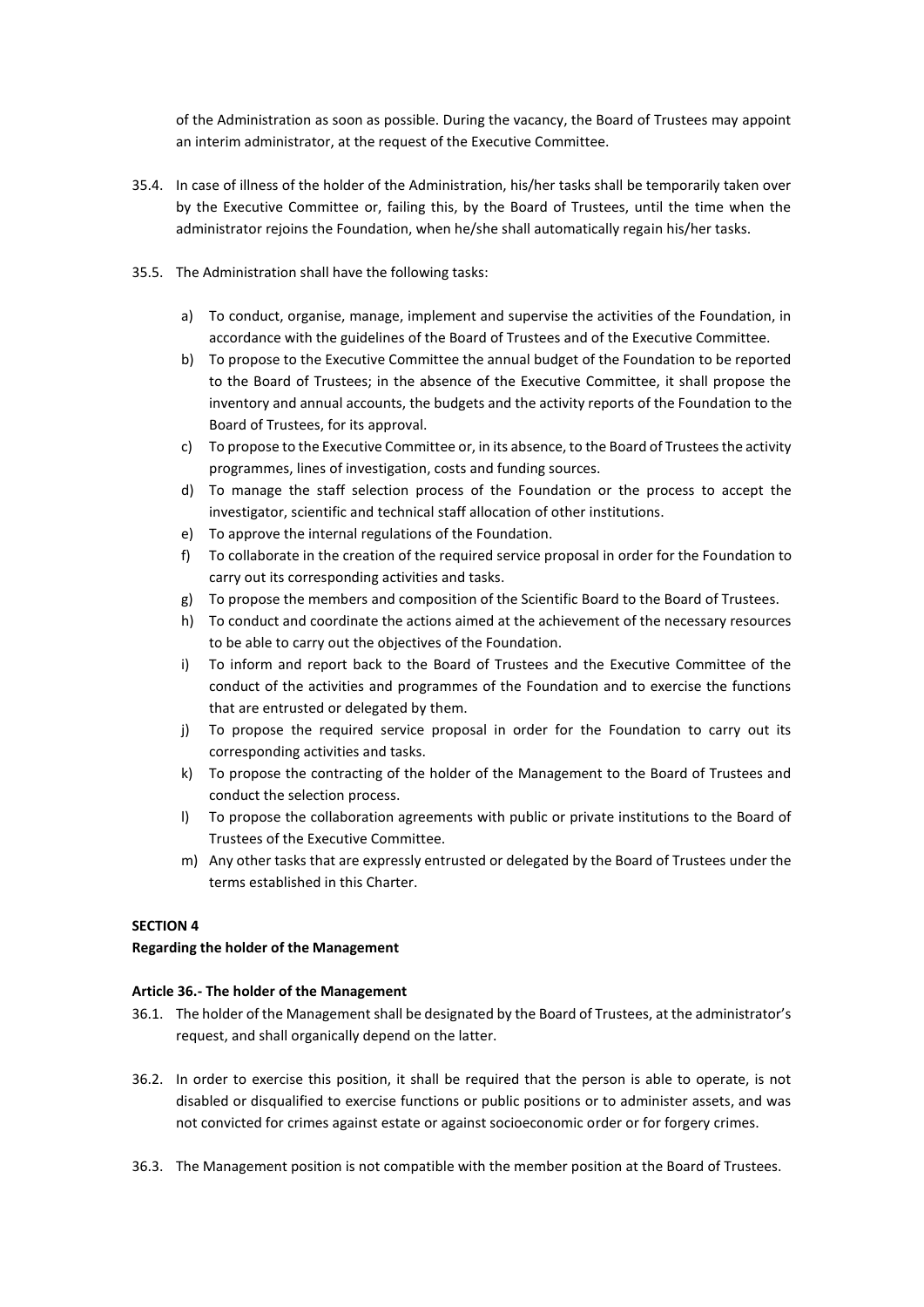- 36.4. The holder of the Management shall have the following tasks:
	- a) To conduct, under the guidelines established by the administrator, the economic and account management, the management of funds from other institutions or agencies, the contracting of works, supplies or services and the preparation of the annual accounts, as well as the appropriate performance of the administrative tasks of the Foundation, the processing of documentation and the preparation of its management report.
	- b) To execute the work, service and supply contracts on behalf of the Foundation as delegated by the Board of Trustees.
	- c) To perform the contracting, administration and human resources management tasks of the Foundation, the staff procurement tasks, incidences, separation and termination of work contracts and service provision tasks, as well as the management of scholarships and grants, in accordance with the guidelines established by the administrator
	- d) To collaborate with the Management in the actions aimed at the achievement of the necessary resources to be able to carry out the objectives of the Foundation.
	- e) To provide the means and administrative support for the meetings of the Board of Trustees and the other bodies of the Foundation.
	- f) To ensure the correct condition and functioning of the Foundation's estate and make the inventory of the assets.
	- g) To execute the Treasury borrowing operations.
	- h) To perform all kinds of legal administration acts and businesses on all kinds of movable and immovable property and securities, according to the guidelines approved by the administrator.
	- i) All the tasks that are entrusted or delegated to him/her by the bodies of the Foundation.

# **SECTION 5 Scientific Board**

# **Article 37.- Scientific Board**

- 37.1. The Board of Trustees may appoint a Scientific Board that shall operate as the advisory body of the programme and of scientific and recruiting activities of scientific staff. This body shall not hold, under any circumstance, management or representation tasks of the Foundation.
- 37.2. The Scientific Board shall consist of an indefinite number of world-renowned scientists of recognised expertise in the scope of investigation of the Foundation. The members of the Scientific Board may under no circumstance be investigators bound to the Foundation or collaborating with it regularly.
- 37.3. The members of the Scientific Board shall be invited to take part in this body and, if they accept, they shall be designated by the Board of Trustees within a period of four years. The Board of Trustees shall also agree to renew the appointment of the members of the Scientific Board or, when applicable, terminate their designation and approve the internal operating rules.
- 37.4. The Board of Trustees shall determine the person who shall hold the Chairmanship of the Scientific Board.
- 37.5. The Scientific Board shall meet at least once per year.